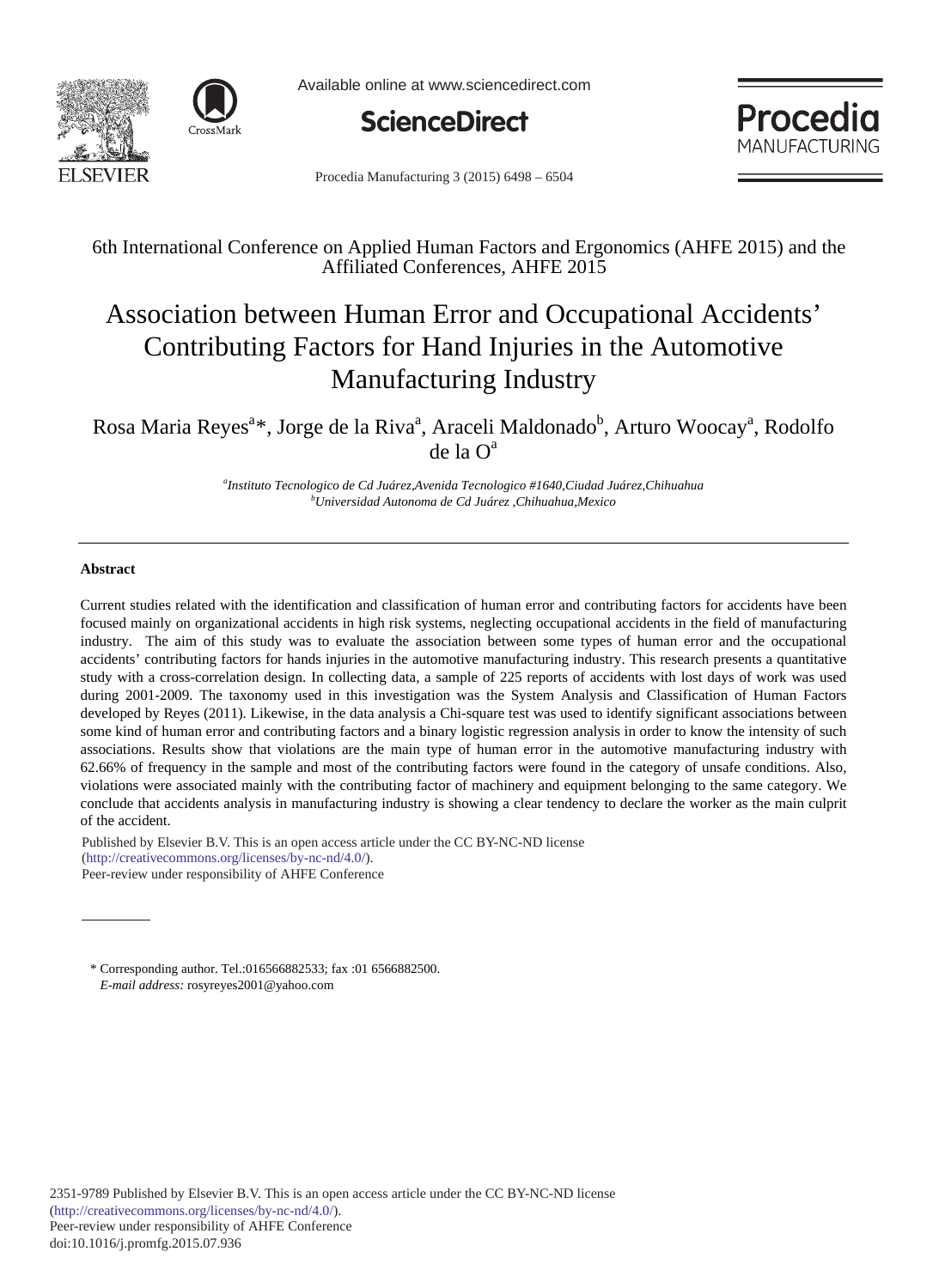*Keywords:*human error,taxonomy,harness

#### **1. Introduction**

 The Health and Safety Executive (HSE) describes human factors as the perceptual, mental and physical capabilities of people and interactions of individuals with their job and work environment, and the influence of equipment design and system design on human performance. It also notes characteristics of the organization which influence safety-related behavior at work [1]. The identification and study of human factors is of particular interest for the field of safety as these factors are involved in human errors. Their field is vast as it ''studies the intersection between people, technology and work, with the major aim to find areas where design and working conditions produce human error" [2]. The human reliability study aims to human error [3] .The human reliability is defined as "the body of knowledge related to the prediction, analysis and reduction of human error, focusing on the role of the person in operations design, maintenance, use and management of a socio-technical system".. Human error is a complex construct that has received constant attention among researchers of human factors, has been consistently identified as a contributing factor in a high proportion of incidents in complex and dynamic systems. The dominant definition of human error is raised by Reason who defines it as "a generic term that encompasses all those occasions in which a sequence of physical or mental activities, fails to achieve its desired result and when these failures cannot be attributed to the intervention of some chance " [4].

 Analysis of human error and their role in accidents is an important part of developing systematic methods for reliability in the industry and risk prediction. To obtain data for predictive analysis is necessary to analyze accidents and incidents to identify its causes in terms of component failures and human errors [5].Therefore, a proper understanding of human factors in the workplace is an important aspect in the prevention of accidents [6], and human factors should be considered in any program to prevent those that are caused by human error.

 A manufacturing process can be conceptualized, as a sequence of physical actions and information processing activities that transforms raw materials into customers' specified products. The ultimate goal of this process is to create profits and sustain industry growth. This goal cannot be achieved without a stable manufacturing environment. Through carefully designed safety mechanisms, it is expected that this process is robust to preserve the firmly coupled activities remain connected under the interferences of occupational stresses, such as human errors. Even though modern technology is incorporated during the process design and installation stages, the inconsistent performance of human behaviours and unstable quality of hardware often create problems in the manufacturing chain. Unexpected human errors and hardware failures disturb the system activities and initiate fluctuation. Once the magnitude of the fluctuation exceeds the limits of system safety capacity, the manufacturing process is interrupted and industrial accidents occur. Investigators have shown that the human errors have been generally recognized as the major cause of industrial accidents [7,8,4,9,10,11,12,13,14] This problem is aggravated by increasing mental workload of human in modern manufacturing environment and insufficient company resources spending due to the lack of understanding the losses of human errors [15,16]

 To prevent and/or reduce occurrence of accidents and incidents, the organizations must work towards reducing human error or making the work system to be more error tolerant. The process of management of human error accidents involves prevention, recovery from errors and containment of the consequences resulting from its occurrence [16]. The first step in this process is error identification, which may allow appropriate prevention and mitigation strategies to be developed for this purpose [17].

 The causes of occupational accidents from the human factors perspective have received little attention in the field of scientific research. Available studies related to the topic have been developed mainly for aerospace applications and they have been found insufficient to explain accidents causalities in the manufacturing industry

When human errors occur, actions should be taken to control resulting impacts. It is practical to provide factory managers with a tool to assess the potential human error threats from daily operations [18]. A taxonomy developed to identify accidents´ causes can be useful when is combined with diagnostic methods to prevent such accidents. This paper presents an evaluation of the association between some types of human error and the occupational accidents' contributing factors for hands injuries in the automotive manufacturing industry using a human error taxonomy.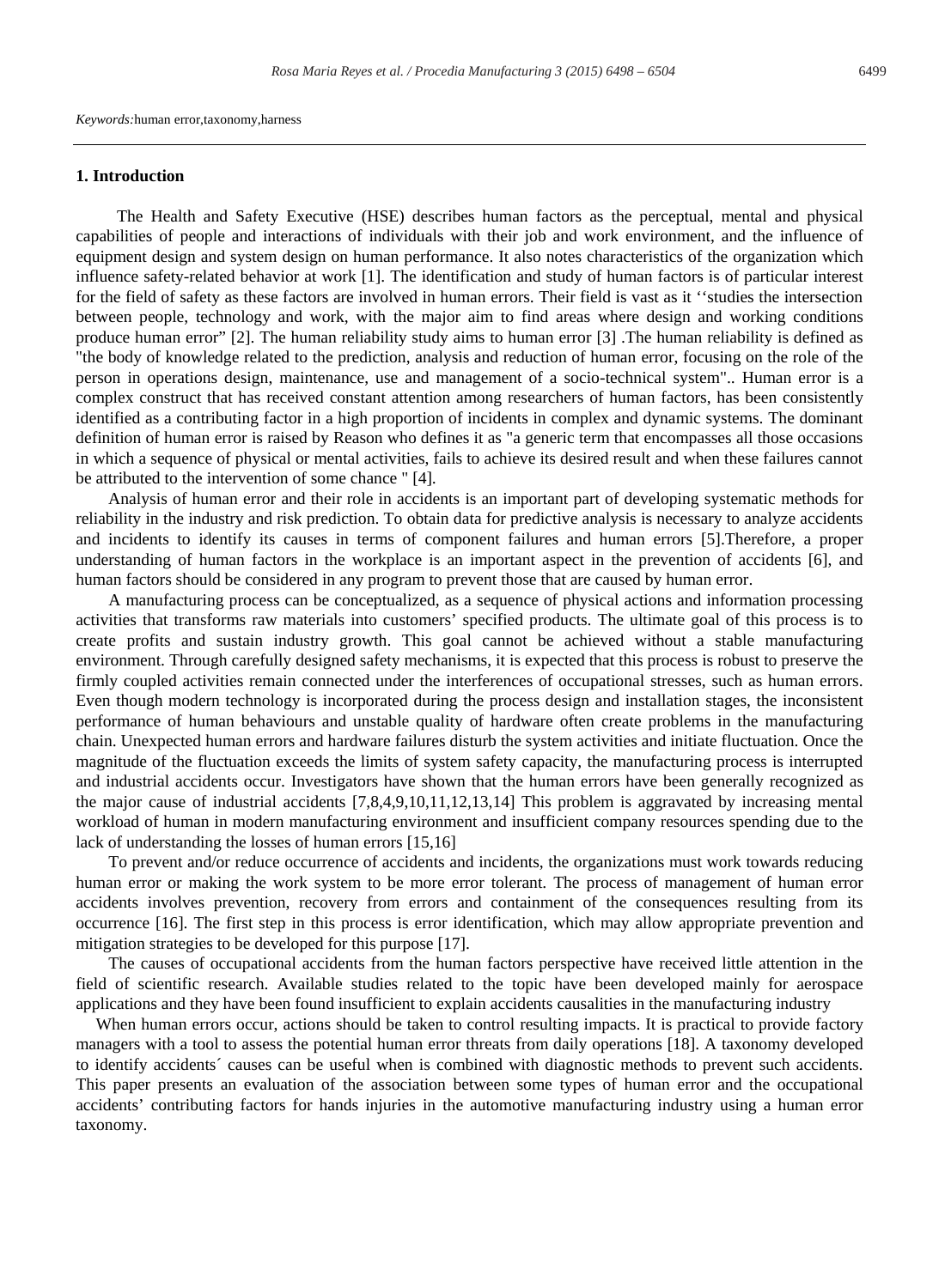#### **2. Method**

 The harness is an exportation product, assembled in Mexico and Ciudad Juárez is a city where the mayor companies in this sector (United Technology Automotive, Yazaki, Delphi, Alcoa Fijikura, Packard Electric System, Electric Wire Products, and Sumitomo) are located. In 1997, the United States imported 5.9 billion and Mexico supplied 63.4% of the total U.S. market harnesses. The assembly is done in 58 plants in some states of Mexico: Baja California, Chihuahua, Coahuila, Nuevo Leon, Tamaulipas, Sinaloa, Guanajuato, Zacatecas, San Luis Potosi, Queretaro City, Mexico State, Tlaxcala, and Colima [19,20]. Harnesses are multiple assemblies with insulated electrical conductors, which are mounted in terminals, connectors, sockets and other wiring products used to connect to a power source (batteries and motors) various electrical components such as lights, instruments and motors and / or care for selected high voltage ignition parts (starters, generators, distributors and spark plugs) in vehicles such as cars, aircraft and ships [21].

A Taxonomy was applied in a corporation that manufactures automotive harnesses for the purpose to evaluate the association between human error and occupational accidents with hand injuries. A Brief description of Human Factors Analysis and Classification System Harnesses Industry (SACFHA) is presented in table 1.The data collection was obtained by reports of occupational accidents with lost of work days that occurred during the period from 2001 to 2009 in a Mexican Harnesses Corporation. The amount of occupational accident reports recorded in the database was 368, of which only 225 reports were useful. The reports provided have the following information: name of the person to whom it happened the accident, age, operator station, description of the accident, type of injury, contributing factors in the crash, causing object, corrective actions take place to avoid that happening again, so the responsibility to perform them.

In order to facilitate data collection form was designed to summarize information about causal factors reported by safety personnel during accident analysis. The category, subcategory, contributing factors and frequency were identified, classified and analyzed using the interpretive method of content analysis. Only four of the five categories that integrates Taxonomy were used, due reports did not present data related to the supervision category. During the analysis of the reports identified the types of injuries caused by accidents and their relationship to human error types.

The tabulation errors and contributing factors was performed with a frequency table. The categories and subcategories of human error and contributing factors were operationalized with categorical variables nominal rate (dichotomous) the next step was to evaluate the relationship between these variables. Associations between types of human error and causal factors contributing were evaluated by cross with Chi-square Pearson test for contingency tables .The intensity of associations tabulations was estimated by a series of binary logistic regression analysis. This model is useful for cases where you want to predict the presence or absence of a characteristic or outcome based on values of a set of predictor variables also estimated the odds ratio (odds ratio) of each independent variable in the model.

In each case, each contribution factor was introduced simultaneously to predict the presence or absence of the type of human error. One advantage of logistic regression is that the exponent of the beta for each indicator is an odds ratio. This expresses the increasing prevalence of error is observed when the contributor is present and otherwise when the factor is not present. A value of odds ratio equal to 1 indicates that the presence of the factor was not associated with a change in the prevalence of error, whereas a value greater than 1 indicates the degree to which the error became more frequent in the presence of the factor and when the value is less than 1 can be taken as an indication that the factor was not associated with an increased prevalence of the error but not necessarily that provides protection factor error. SPSS (Statistical Package for Social Sciences) version 15 for Windows XP statistical package was used for data analysis.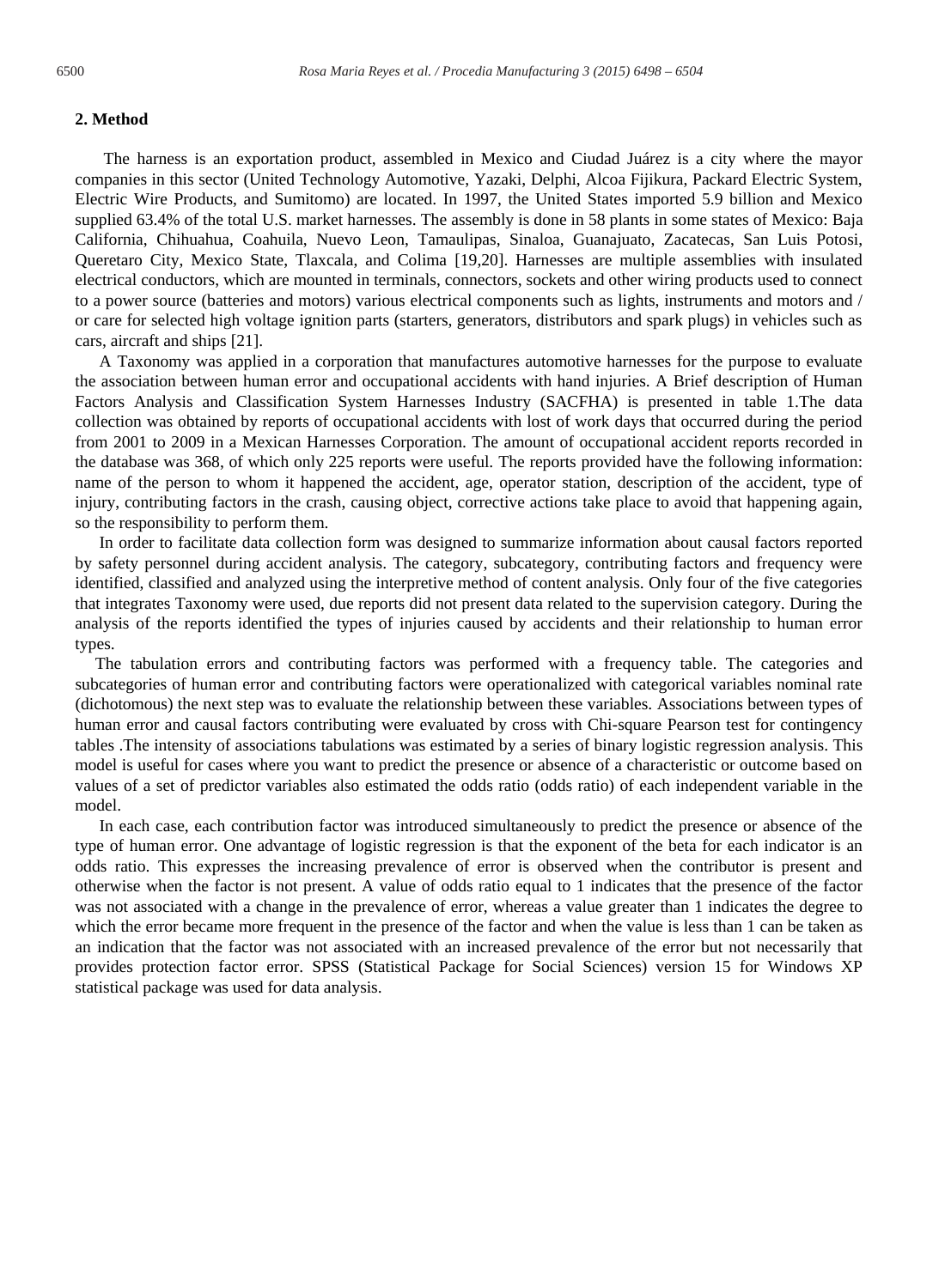Table 1 Brief description of Human Factors Analysis and Classification System Harnesses Industry (SACFHA).

#### **Organizational Factors**

**Organizational climate**. Safety policies, procedures, practices, and the overall importance and the true priority of safety at work.

**Operational process**. The formal process by which the vision of an organization is carried out, consisting of operations, procedures and working methods.

**Resource management**. Human and economic resources, equipment and facilities.

#### **Unsafe supervision**

Planned inappropriate operations. Management and assignment, including aspects of risk management and the pace of operations.

Failed to correct known problems. Those cases where deficiencies among individuals, equipment, training and other security related areas are "known" to the supervisor but are allowed to continue uncorrected.

Supervisory violations. The willful failure by the administrators during the course of their duties, in relation to the rules, regulations, instructions or standard operating procedures related to safety.

Inadequate supervision.Oversigth of management of personnel and resources, including professional guidance, training, supervision resources, motivation, leadership regarding operational safety.

#### **Unsafe conditions**

Machinery and equipment. Conditions in the machinery and equipment that do not allow the execution of the task safely.

Safeguards. The different ways in which human error can be contained.

Tools. Instruments that help workers to perform their task.

Environmental conditions. Features of the physical environment that may influence occupational accidents such as lighting, noise, vibration, temperature.

## **Personal factors**

Physical factors. Physical characteristics of the operators may influence occupational accidents.

Social factors. Behaviors resulting from workers' social life that influence occupational accidents.

Psychological factors. Behavior characteristics workers that influence in occupational accident

## **Human error**

Mistakes. Errors of conception are based on knowledge and rules established, its detection is difficult, as they can remain dormant over time, can be about rules and knowledge.

Slips. Errors that are related to observable facts and are commonly associated with attention deficits, such as the introduction, omission, investment, given orders wrong and untimely actions.

Violations. This kind of human error are deviations are operating procedures, standards and existing rules regarding safety, may be: routine, exceptional and sabotage.

The routine violations are presented in the level of skill-based behavior and take the least effort to accomplish the task.

Outstanding violations are generated in the working conditions and are interpreted as necessary for the fulfillment of the task.

Sabotage is intentions to harm people or equipment.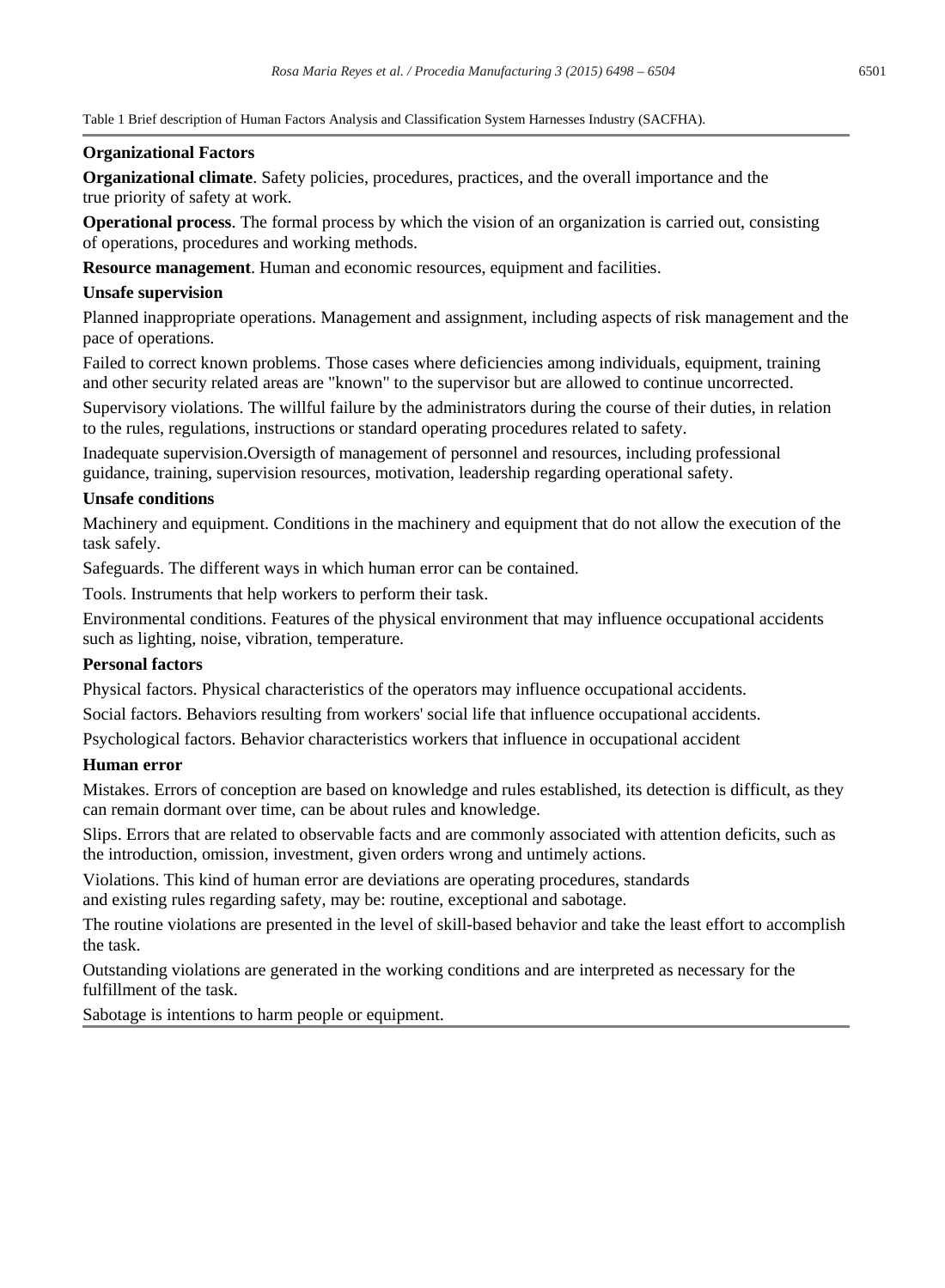#### **3. Results**

The results of the associations between types of human error and contributing factors evaluated by cross-Pearson's  $\chi$ 2 test tabulations are shown in Table 2. Analyses of Chi-square tests indicated that there were significant associations between human error and unsafe conditions category  $p = 0.000$ , human error and category of organizational factors  $p = 0.047$ , human error with subcategories of machinery and equipment  $p = 0.000$  and human error and tools  $p = 0.047$ . Similarly, the Chi-square showed also a significant association between violation and the category of unsafe conditions  $p = 0.000$ , in addition to the subcategory violations of machinery and equipment with  $p = 0.000$ .

Table 2 Association between Human Error Types and Contribution Causal Factors

| <b>Association between variables</b>  |        | g.l | Sig.     |
|---------------------------------------|--------|-----|----------|
| Human Error- Unsafe Conditions        | 29.658 |     | $0.000*$ |
| Human Error – Machinery and equipment | 34.124 |     | $0.000*$ |
| Human Error – Tools                   | 3.939  |     | $0.047*$ |
| Human Error – Organizational Factors  | 3.954  |     | $0.047*$ |
| Violations – Unsafe Conditions        | 19.678 |     | $0.000*$ |
| Violations – Machinery and equipment  | 22.007 |     | $0.000*$ |
| Violations – Barriers                 | 0.554  |     | 0.457    |
| Violations - Tools                    | 2.504  |     | 0.114    |
| Violations – Organizational Factors   | 3.704  |     | 0.56     |
| Slips-Unsafe Conditions               | 1.882  |     | 0.170    |
| Slips-Machinery and equipment         | 3.672  |     | 0.55     |
| Slips-Barriers                        | 1.331  |     | 0.249    |
| Slips – Organizational Factors        | 0.323  |     | 0.570    |

The results of the logistic regression equation are showed in Tables 3-8. For this analysis, human error and violations were considered as dependent variables, while the categories of unsafe conditions, personal factors, factors organizations and subcategories of machinery and equipment, tools and barriers as covariates in the model.

|             |            |          |      |        |    |         |        | I.C. $95.0\%$ for $EXP(B)$ |        |  |
|-------------|------------|----------|------|--------|----|---------|--------|----------------------------|--------|--|
|             |            | B        | E.T. | Wald   | gl | Sig.    | Exp(B) | Lower                      | Upper  |  |
| Step $1(a)$ | FACTORG(1) | 1.097    | .434 | 6.376  |    | $.012*$ | 2.995  | 1.278                      | 7.018  |  |
|             | CODINS(1)  | 2.980    | .640 | 21.646 |    | $.000*$ | 19.679 | 5.609                      | 69.042 |  |
|             | FACPER(1)  | 2.237    | .955 | 5.485  |    | $.019*$ | 9.362  | 1.440                      | 60.857 |  |
|             | Constant   | $-3.967$ | .639 | 38.504 |    | .000    | .019   |                            |        |  |

Table 3 Logistic Regression Analysis between Human Error and Human Factors Categories.

Variables introduced in step 1 (a): FACTORG, CODINS, FACPER \* Statistical significance at p <0.05

The results in Table 3 shown that when the categories of personal factors, organizations and unsafe factors are related as factors, these have significance. This indicates that the categories were associated with a change in the prevalence of human error, obtaining that of the three categories, the most prevalent was unsafe conditions (CODINS) with an odds ratio of 19,679, followed by personal factors (FACPER) with 9,362 and finally with 2,995 organizational factors (FACTORG).

The table 4 shows the results of Logistic Regression Analysis between human factors subcategories and human error. In this table it can be seen that the factors associated with a change in the prevalence of human error are: machinery and equipment (MAQYEQ) and tools (HERRAMIENTA) with odds ratio of 18,706 and 13,932 respectively, these factors belong to the category of unsafe conditions. Also the category of organizational factors (FACTORG) were associated with human error with odds ratio of 2.843.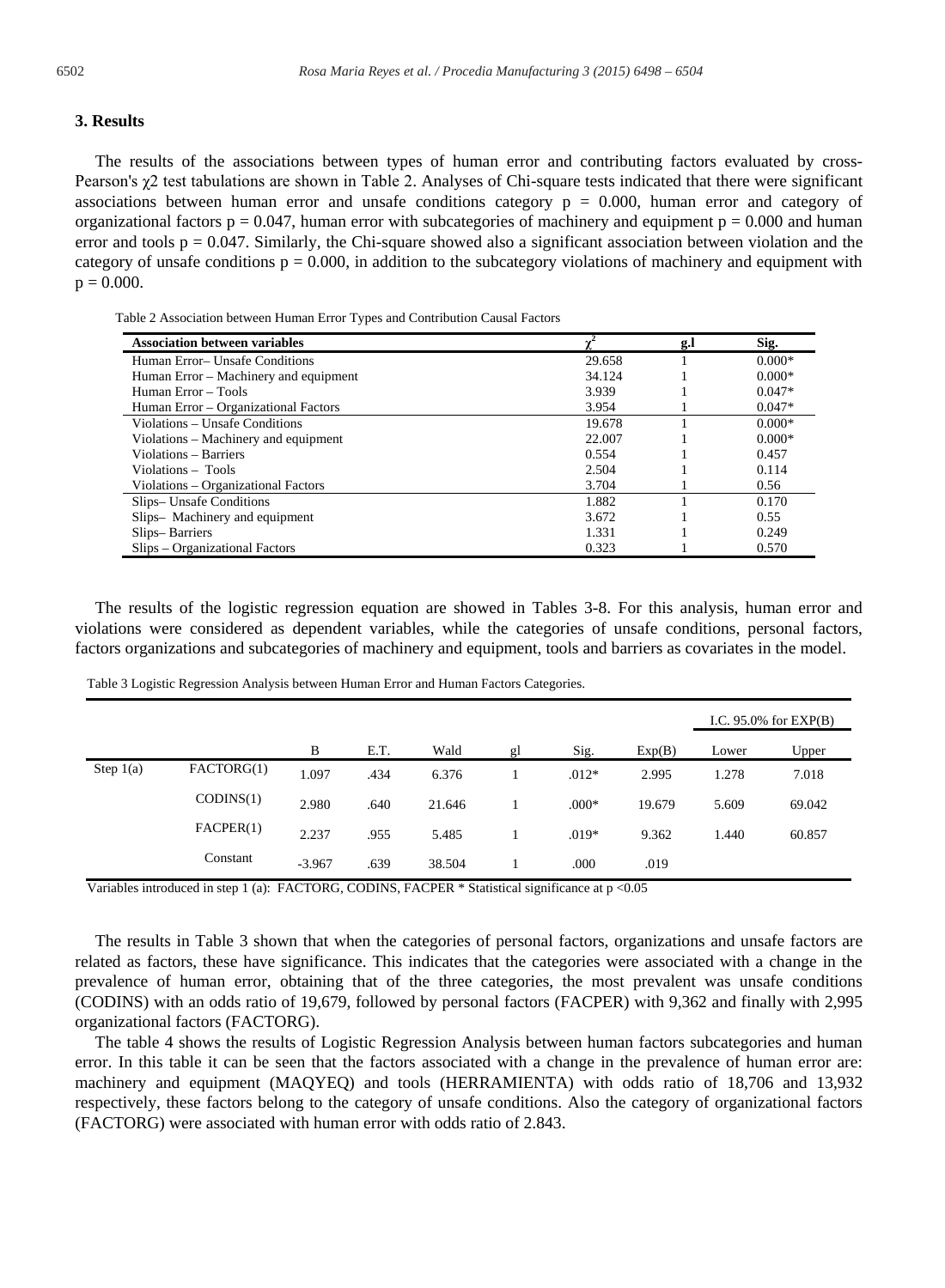|             |                |          |      |        |    |         |        | I.C. 95.0% for<br>EXP(B) |                   |
|-------------|----------------|----------|------|--------|----|---------|--------|--------------------------|-------------------|
|             |                | B        | E.T. | Wald   | gl | Sig.    | Exp(B) | Lower                    | Upper             |
| Step $1(a)$ | FACTORG(1)     | 1.045    | .444 | 5.527  |    | $.019*$ | 2.843  | 1.190                    | 6.793             |
|             | FACPER(1)      | 1.683    | .874 | 3.713  |    | .054    | 5.384  | .971                     | 29.84<br>$\Omega$ |
|             | MAQYEQ(1)      | 2.634    | .490 | 28.858 |    | $.000*$ | 13.932 | 5.329                    | 36.42<br>4        |
|             | BARRERAS(1)    | $-.696$  | .740 | .886   |    | .347    | .498   | .117                     | 2.125             |
|             | HERRAMIENTA(1) | 2.929    | .790 | 13.750 |    | $.000*$ | 18.706 | 3.978                    | 87.96<br>9        |
|             | Constant       | $-3.312$ | .475 | 48.658 |    | .000    | .036   |                          |                   |

Table 4 Logistic Regression Analysis between human error and human factors subcategories.

Variables introduced in step 1 (a): FACTORG, FACPER, MAQYEQ, BARRERAS, HERRAMIENTA \* Statistical significance at p <0.05

In the logistic regression analysis between violations and human factors categories were identified contributing factors (Table 5), the categories association were unsafe conditions with an odds ratio of 4.032, followed by organizational factors with 2,235.

Table 5 Logistic Regression Analysis between violations and human factors categories.

|             |            |          |      |        |    |         |        | I.C. $95.0\%$ para $EXP(B)$ |       |  |
|-------------|------------|----------|------|--------|----|---------|--------|-----------------------------|-------|--|
|             |            | B        | E.T. | Wald   | gl | Sig.    | Exp(B) | Lower                       | Upper |  |
| Step $1(a)$ | FACTORG(1) | .804     | .356 | 5.114  |    | $.024*$ | 2.235  | 1.113                       | 4.487 |  |
|             | FACPER(1)  | .315     | .760 | .172   |    | .678    | 1.371  | .309                        | 6.077 |  |
|             | CODINS(1)  | 1.394    | .313 | 19.897 |    | $.000*$ | 4.032  | 2.185                       | 7.439 |  |
|             | Constant   | $-1.547$ | .275 | 31.687 |    | .000    | .213   |                             |       |  |

Variables introduced in step 1 (a): FACTORG, FACPER, CODINS \* Statistical significance at p <0.05

Finally, the table 6 shows the results of logistic regression analysis between violations and human factors, As shown in this table machinery and equipment, tools, and organizational factors were statistically significant with prevalence of 4.618, 4.573 and 2.143 respectively.

Table 6 Logistic Regression Analysis between Violation and Human Factors Categories

|             |                |          |      |        |    |         |        | I.C. $95.0\%$ para $EXP(B)$ |        |
|-------------|----------------|----------|------|--------|----|---------|--------|-----------------------------|--------|
|             |                | B        | E.T. | Wald   | gl | Sig.    | Exp(B) | Lower                       | Upper  |
| Step $1(a)$ | FACTORG(1)     | .762     | .358 | 4.523  |    | $.033*$ | 2.143  | 1.062                       | 4.326  |
|             | FACPER(1)      | .165     | .763 | .047   |    | .828    | 1.180  | .265                        | 5.264  |
|             | MAQYEQ(1)      | 1.520    | .317 | 22.991 |    | $.000*$ | 4.573  | 2.457                       | 8.512  |
|             | BARRERAS(1)    | .005     | .434 | .000   |    | .991    | 1.005  | .429                        | 2.354  |
|             | HERRAMIENTA(1) | 1.530    | .643 | 5.656  |    | $.017*$ | 4.618  | 1.309                       | 16.297 |
|             | Constant       | $-1.420$ | .256 | 30.663 |    | .000    | .242   |                             |        |

#### **3. Conclusions**

The results of this study show that most reports of accidents in the industry of automotive harnesses are mainly related to the category of unsafe acts (human error). Associations between types of human error causal factors contributing determined the existence of a significant relationship between violations and unsafe conditions. This